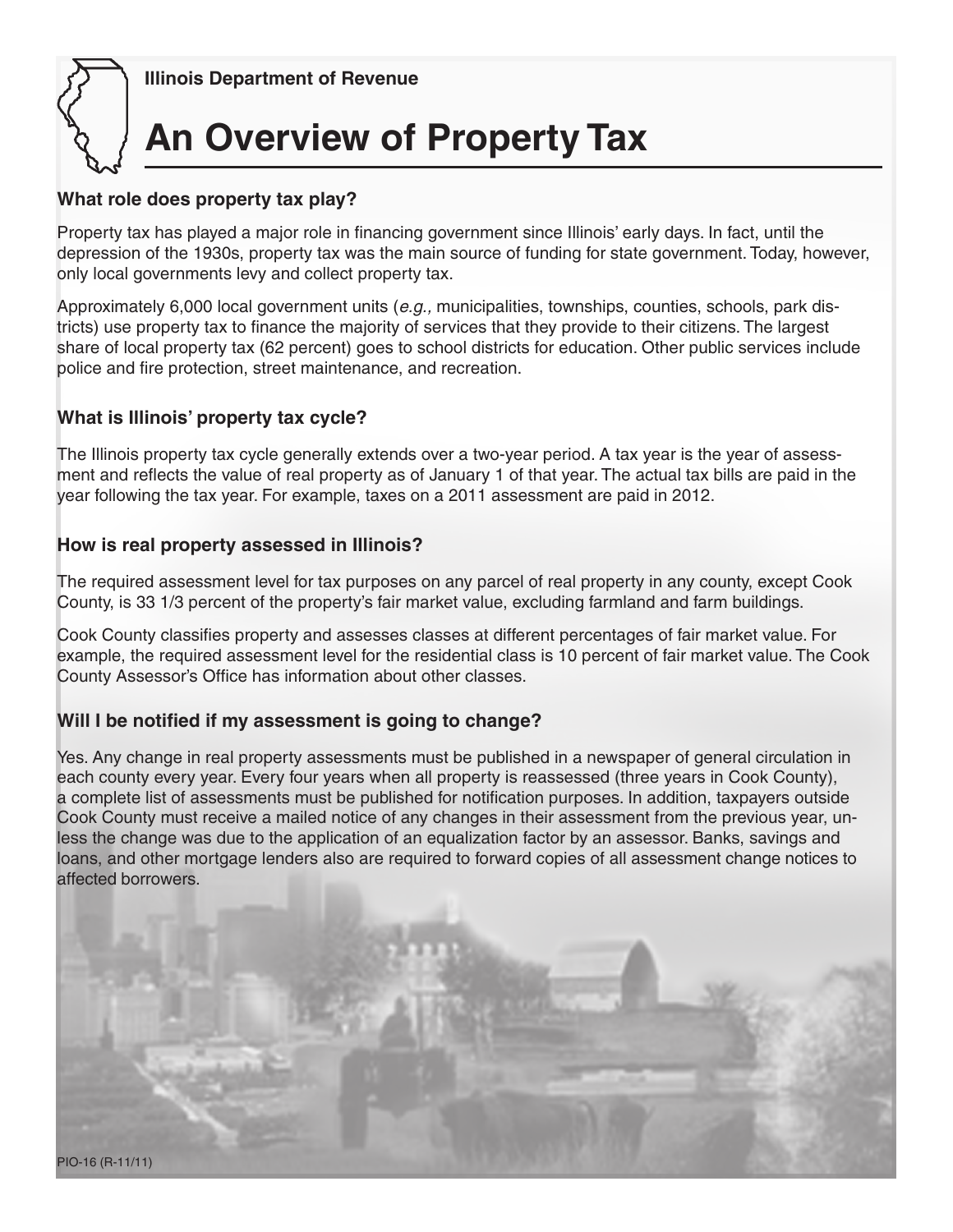# **An Overview of Property Tax**

#### **What determines my property tax ?**

Your tax bill is based on two factors:

- EAV of you property, and
- amount of money your local taxing districts need to operate during the coming year (*i.e.* levies).

The assessment on your property is set by local officials and is merely a method of fairly distributing the tax burden among all property owners in your community (*i.e.,* the tax base). Your tax bill can remain the same or decrease even though your assessment is increased if the tax base increases or the taxing districts do not increase their levies. Conversely, your tax bill can increase even though your assessment remains the same or decreases if the tax base decreases or the taxing districts increase their levies.

#### **How can I determine if my assessment is fair?**

Once you have verified that the information on your assessment record is accurate, you can use one of two methods to quickly determine if your assessment is fair.

**Method 1:** Compare the fair market value of your property with recent sales of similar properties in your neighborhood. The fair market value of your property is defined as the price you would accept if a willing and able buyer would offer to purchase your property at today's prices. This method is appropriate if you have either recently purchased your property on the open market or obtained a professional appraisal.

**Method 2:** Compare the assessed value of your property with similar properties in your neighbor hood to determine uniformity in assessments. You can get the assessed value of your property from the township or multi-township assessor, the chief county assessment officer (CCAO), also referred to as supervisor of assessments. You have the right to inspect the assessment record for any parcel of property subject to reasonable regulations set by local officials.

#### **What can I do if I think my assessment is unfair?**

There are several administrative remedies available to you. If your property is in Cook County, you can apply for revision with the county assessor or file a complaint with the county board of review. You can pursue the matter further by filing an appeal with the Illinois Property Tax Appeal Board or file a tax objection complaint in circuit court.

If your property is outside Cook County, you can file a complaint with that county's board of review. If you are dissatisfied with the board's decision, you may appeal to the Illinois Property Tax Appeal Board or file a tax objection complaint in circuit court.

A favorable court ruling is unlikely unless you have exhausted all available administrative remedies.

**Note:** If you think your assessment is unfair, it is important to timely pursue administrative remedies. Your "notice of assessment change" form lists the filing deadlines. Once you receive your tax bill, it is generally too late to challenge your assessment

#### **What will happen if I don't pay my property tax?**

A lien will be placed on your property that may be sold to recover the amount of tax due. If this action occurs and your property is residential, with six units or less, you may redeem it within two and one-half years of the date of sale. You must pay penalties and other costs (including interest) in addition to any tax due. Other classes of property (*e.g.,* agricultural, commercial), have different redemption time periods. If you do not redeem your property, you may lose it.

#### **Is there tax relief available to property owners?**

The Property Tax Extension Limitation Law (PTELL) generally restricts the growth in property tax revenue to taxing districts to 5 percent or the annual change in the U.S. Consumer Price Index, whichever is less. However, a higher tax rate may be approved by the voters. Originally this law covered property only in Lake, DuPage, Kane, McHenry, and Will counties. In 1995, Cook County property was included, and in subsequent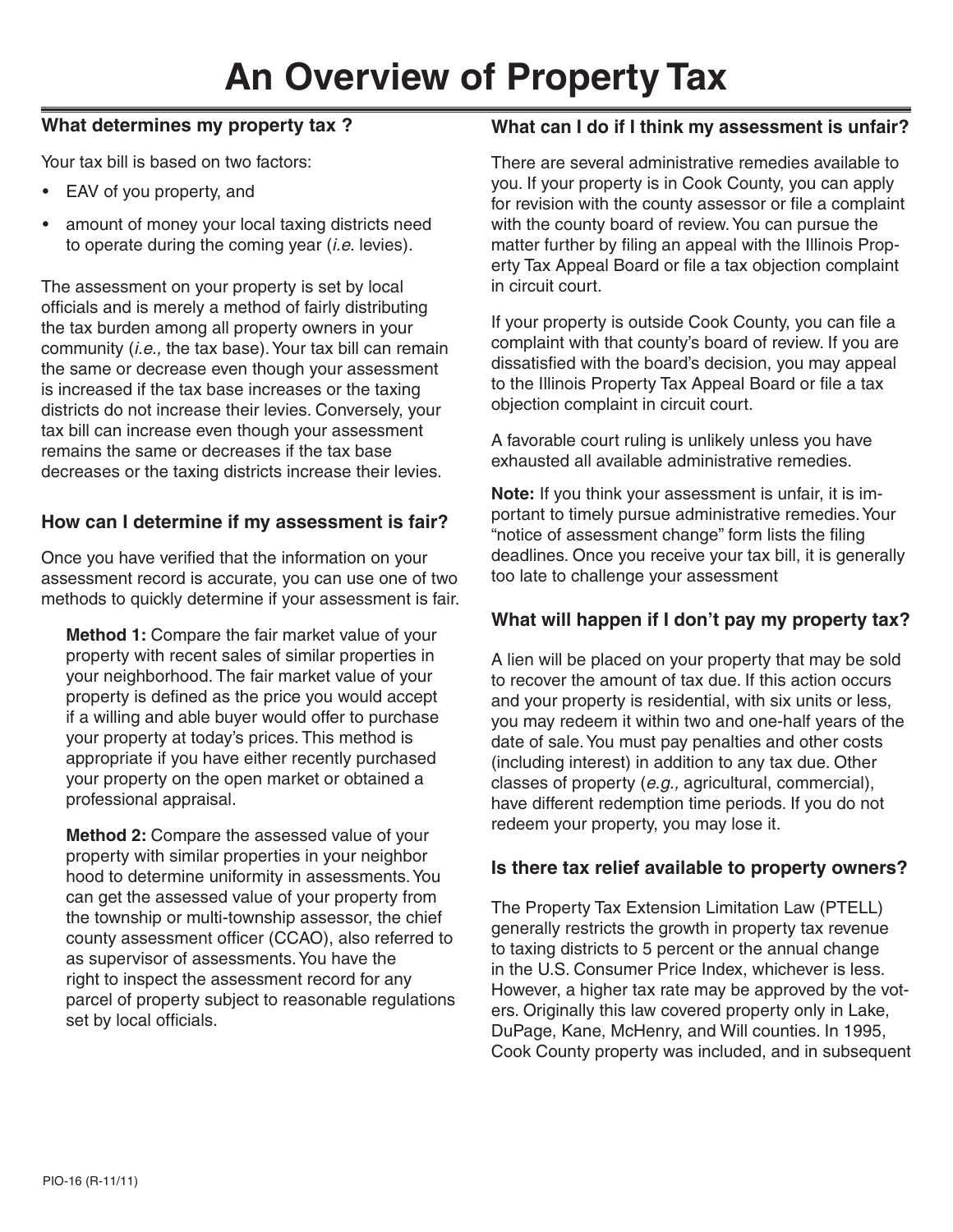## **An Overview of Property Tax**

years the law was extended to other counties by referendum. To date, 33 counties have passed referenda. (A referendum can be held in a county at the request of the county board.)

Owner-occupied residences may be eligible for a General Homestead Exemption, which reduces their equalized assessed values (EAV). This exemption is equal to the current EAV above the EAV on that same property in 1977. The exempt amount cannot exceed \$6,000.

In Cook County, owner-occupied residences may be eligible for an Alternative General Homestead Exemption, also known as the 7 percent expanded homeowner exemption. This exemption (which is an expanded version of the General Homestead Exemption) limits the increase of a property's EAV to 7 percent each year. The exemption amount will vary from a minimum of \$6,000 to a maximum of \$20,000.

Persons 65 years of age or older who own and occupy their own home may apply for a

- Senior Citizens Homestead Exemption that reduces the EAV of a home by an additional \$4,000, and
- Senior Citizens Assessment Freeze Homestead Exemption if the household income is \$55,000 or less and they meet other criteria.

The property's EAV is frozen at a base year value to prevent any increases in EAV due to inflation.

Under the Circuit Breaker program, low-income senior and disabled citizens also may be eligible for a limited grant from the state of Illinois for their property tax or rent, up to a certain percentage of their total annual household income.

Senior citizens with an income of \$55,000 or less may defer all or part of their property tax on a personal residence through the Senior Citizens Real Estate Tax Deferral Program. The program is much like a loan in which the deferred tax, plus 6 percent interest, generally is not due until the taxpayer sells the property or dies.

Other exemptions or preferential assessments may be granted for disabled persons, veterans, and disabled veterans homestead improvements, historic residences, and solar energy devices. You can get additional information from your township or multi-township assessor and CCAO.

Homeowners receive a 5 percent credit on their state income tax for property tax paid on their primary residence.

### **How is farmland assessed?**

A parcel of land used for agricultural purposes for at least two consecutive years is eligible for a preferential assessment. Farmland is assessed based on its agricultural economic value (AEV) (*i.e.,* its ability to produce income) rather than on 33 1/3 percent of its fair market value. The AEV is a calculation of an average of prices paid for agricultural products, production costs, and interest rates that are charged by the Federal Land Bank over a five-year period.

Assessing officials value all farmland in the county based upon its productivity, taking into account the land's actual use, slope, erosion, flooding, and other factors that affect productivity.

Farm buildings are assessed at 33 1/3 percent of their contributory value to the productivity of the farm. Farm homesites and residences are assessed at 33 1/3 percent of their fair market value.

#### **Where can I get additional information?**

- **• Assessments in Cook County**
	- **— COOK COUNTY ASSESSOR'S OFFICE** COUNTY BUILDING ROOM 320 118 NORTH CLARK STREET CHICAGO IL 60602  **312 443-7550 cookcountyassessor.com**
- **• Assessments in other counties**
	- $-$  Township or multi-township assessor;
	- $\blacksquare$  Chief county assessment officer (CCAO), also referred to as supervisor of assessments.

#### **Property Tax Relief**

 **— Circuit Breaker**

 ILLINOIS DEPARTMENT ON AGING PO BOX 19003 SPRINGFIELD IL 62794-9003

 **1-800-624-2459 TDD 1-800-544-5304 cbrx.il.gov**

- **— Homestead Exemptions** Chief county assessment officer (CCAO), also referred to as supervisor of assessments.
- **— Senior Citizens Real Estate Tax Deferral County Clerk**